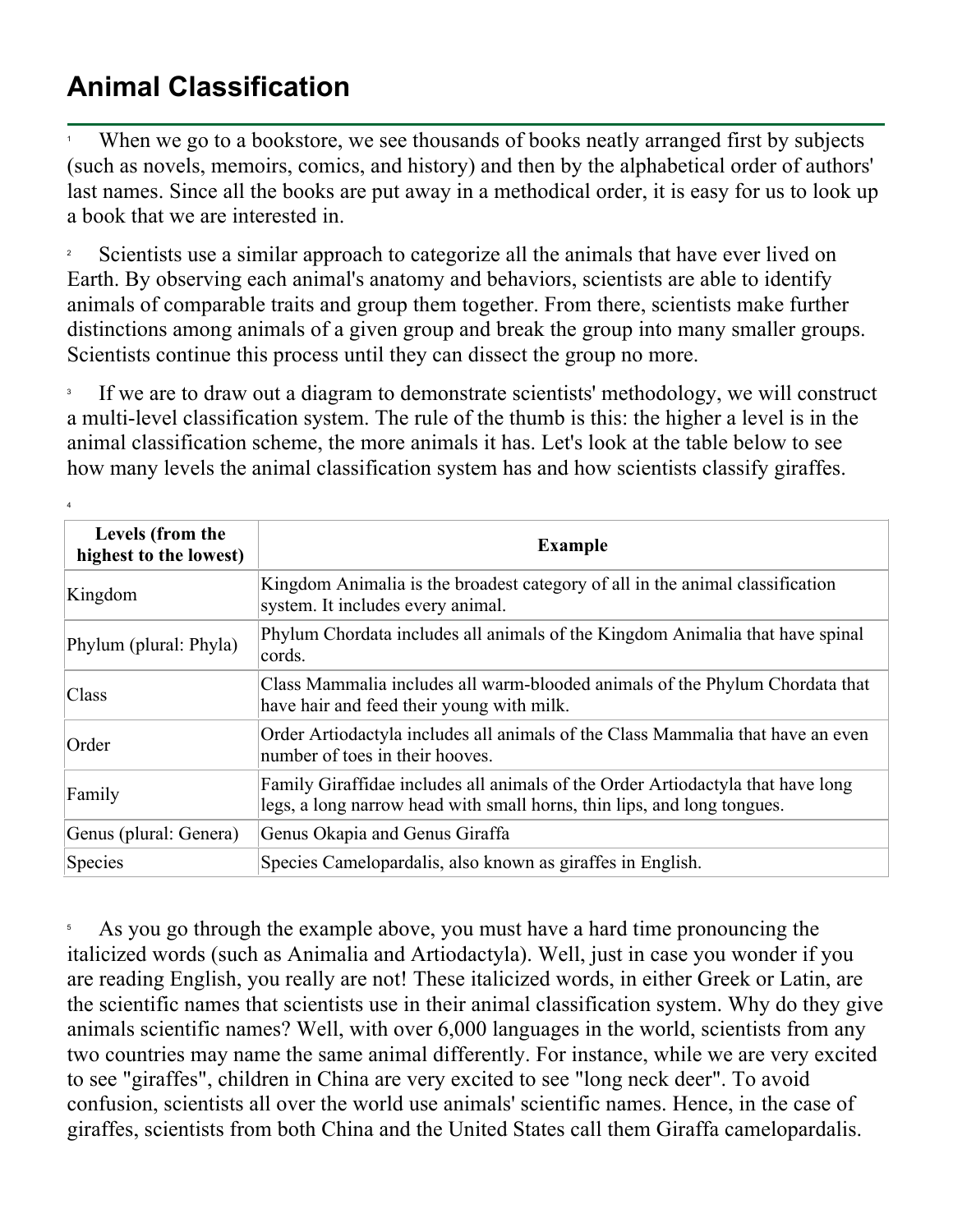The first part of the name is giraffes' genus name, and it always begins with a capital letter. The second part of the name is giraffes' species name, and it always begins with a lower case.

6 The history of the animal classification system can be traced back to the 18th century. Carl Linnaeus, a Swedish botanist, established taxonomy, the science of identifying, classifying, and naming all the organisms. Due to his hard work as well as other taxonomists' painstaking efforts, we have a well-structured classification system for not only animals, but also other living things on Earth.

Copyright © 2009 edHelper